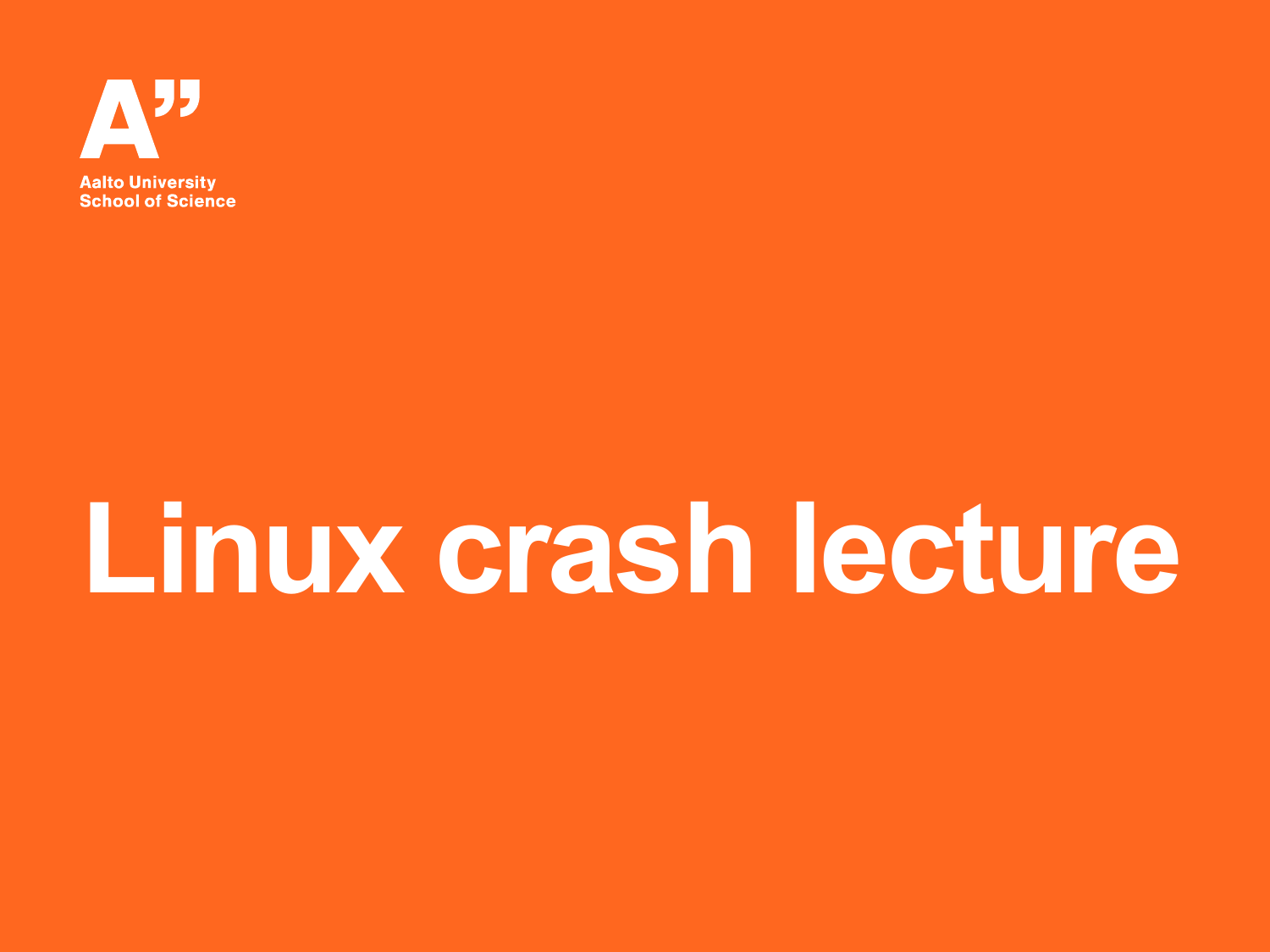### **Traversing Directories**

#### • **cd – Change Directory**

- Change to a directory
- Give the directory as an argument
- With no arguments, changes to your home directory
- **pwd – Print Working Directory**
	- Displays your curret working directory

#### **Use the tab key for auto-completion!**

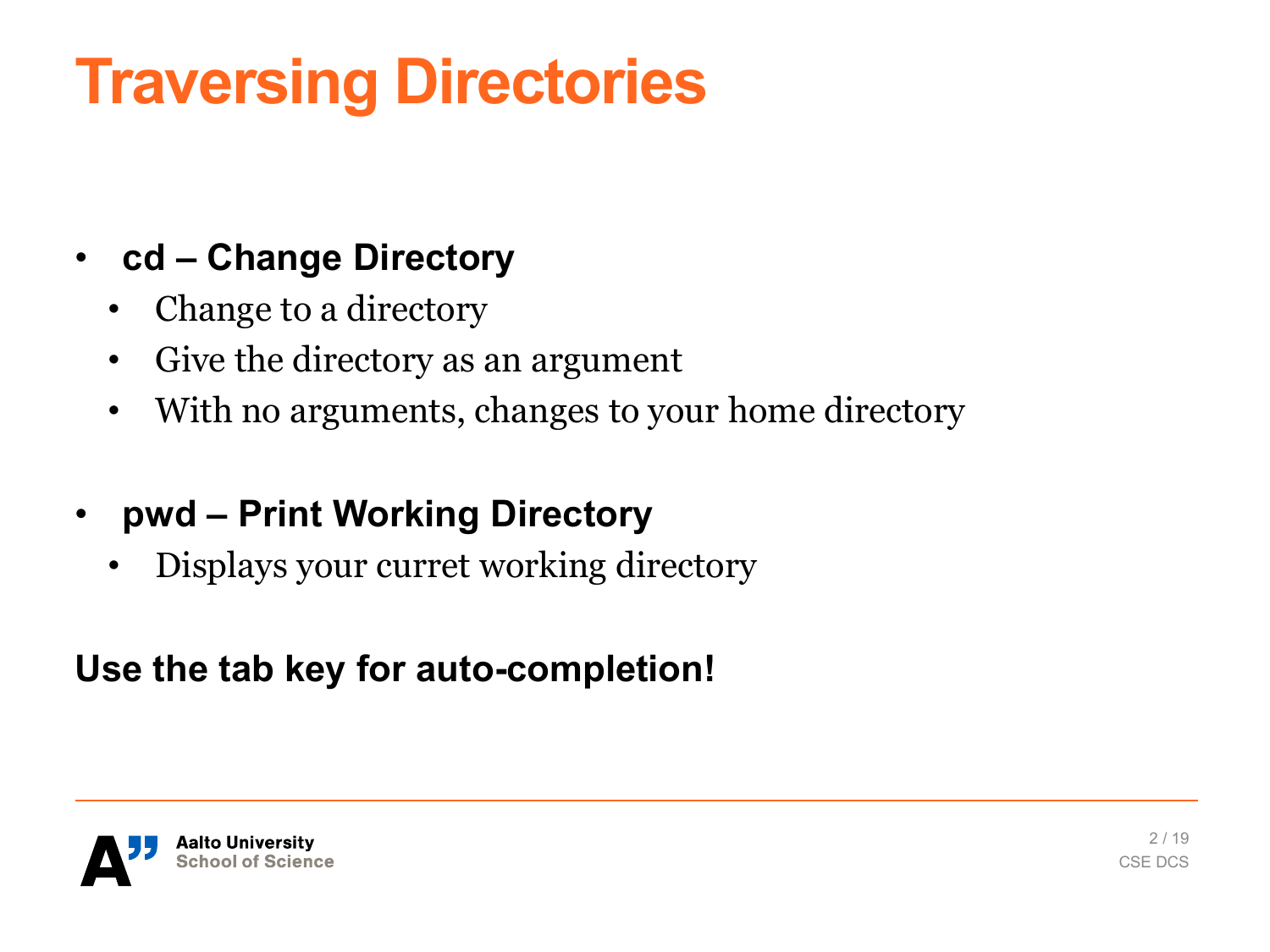### **Files and Directories on Linux**

- **By default, all file names are case sensitive!**
	- Foo.txt is different than foo.txt (unless working with FAT32)
- **Dot "."**
	- Means current directory
	- Example: find *.*
- **Double dot ".."**
	- The previous directory
	- Example: cd ..
- **Asterisk "\*"**
	- Matches zero or more characters (use "?" for a single character)
	- Example (list all files ending in "txt"): ls \*.txt

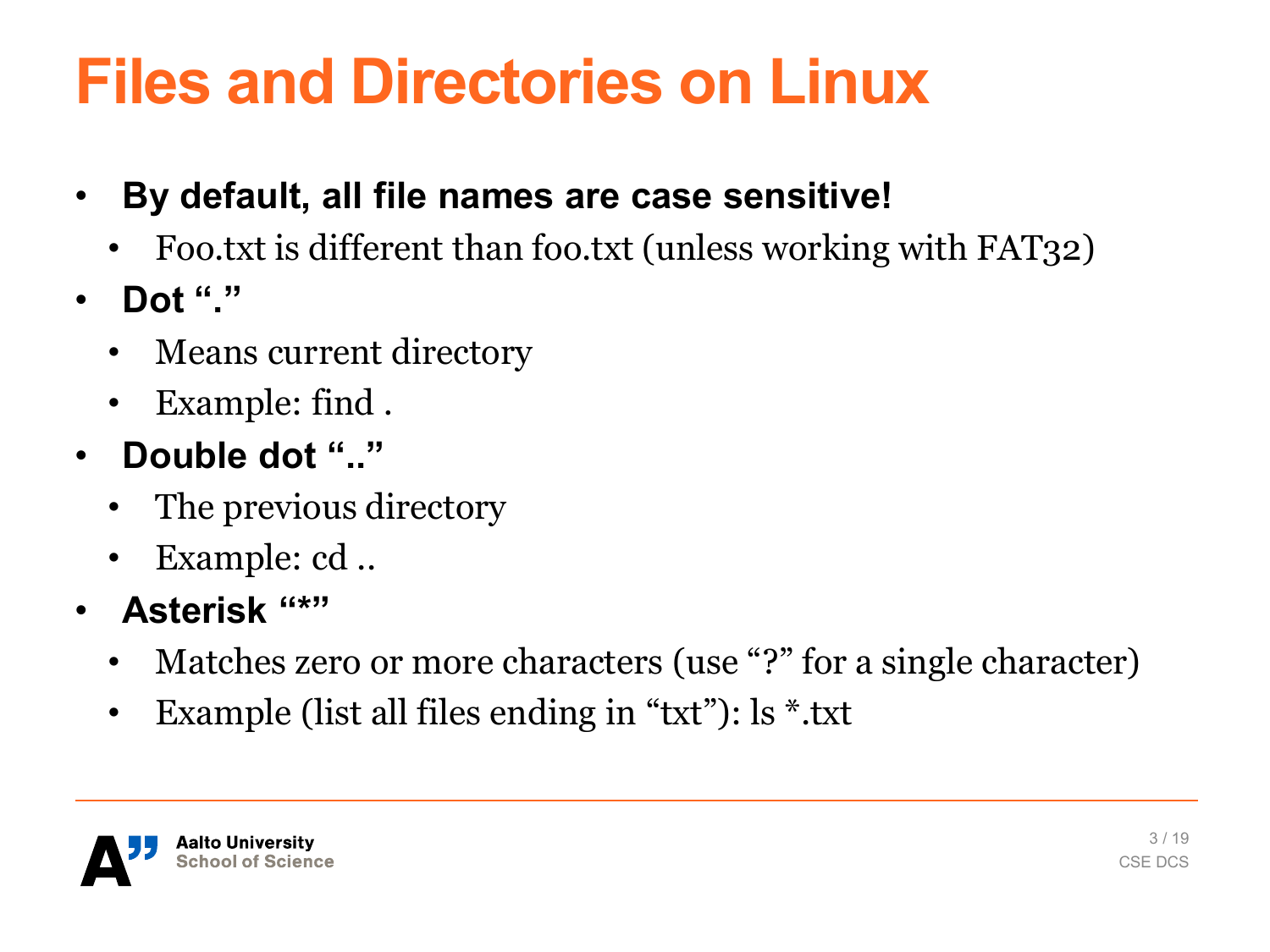### **More on Files and Directories**

- **cp – copy files**
	- cp source dest
- **mv – move files**
	- mv source dest

#### **rm – remove file/dir**

- rm file
- rm –rf directory
- **Use with care!**

**ls – list files**

#### **mkdir – make directory**

• mkdir mydir

#### **head – front of a file**

#### **tail – tail of a file**

- tail /var/log/syslog
- default is 10 lines
- follow:  $-f$

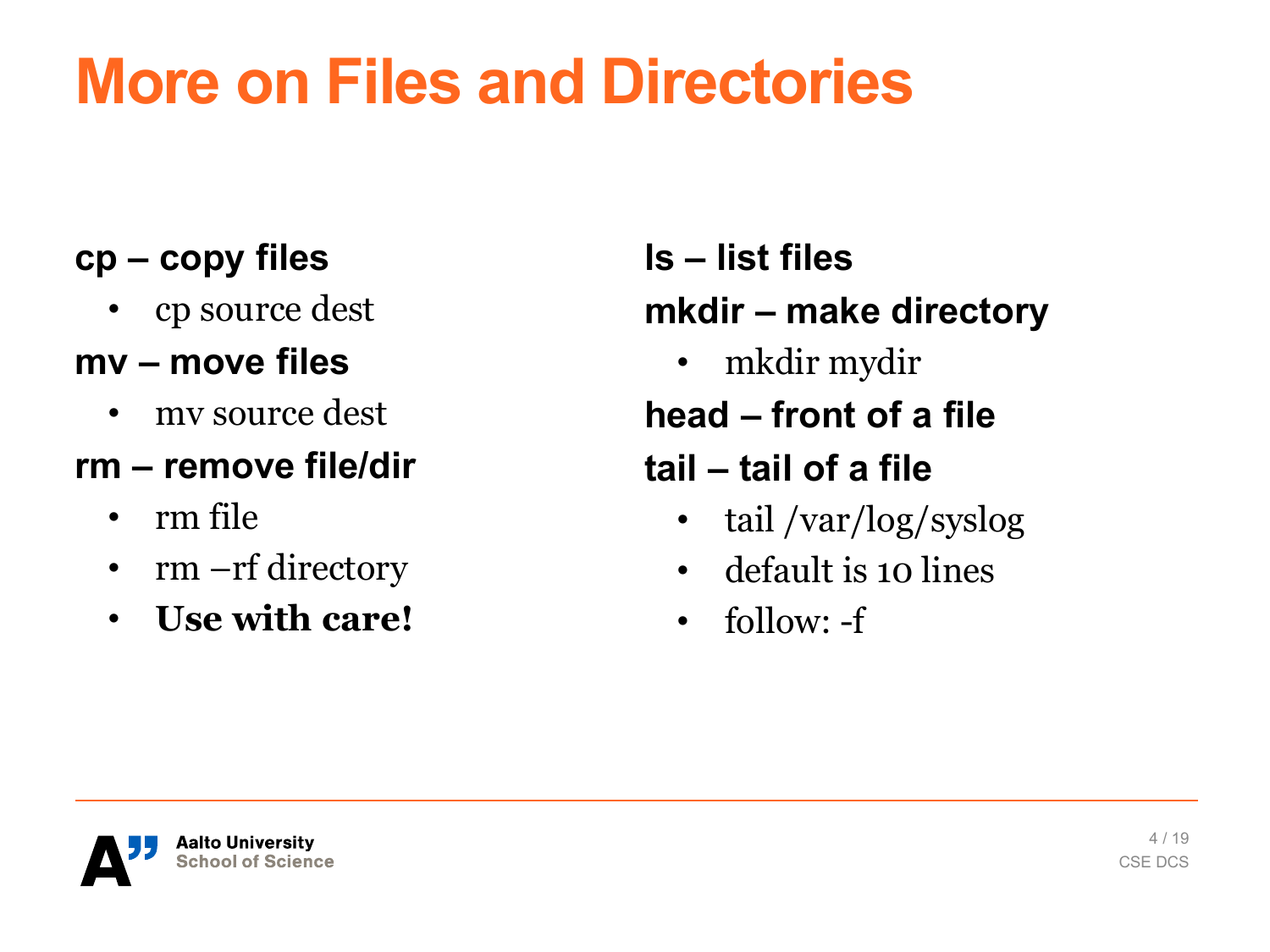### **Access Privileges**

#### **Check file permissions**

- ls –ld filename
- $\lg \lg$

#### **Change file permissions**

- chmod ugo+rwx
- User, Group, Others
- Add +, remove –
- Read, Write, eXecute
- S = Set user id or Set group id (extra rights)

#### **What are my groups?**

• groups

#### **Change ownership**

- chown change user
- chgrp change group

#### **Switch to root shell**

- su
- $sudo -s$
- See also /etc/sudoers.d/

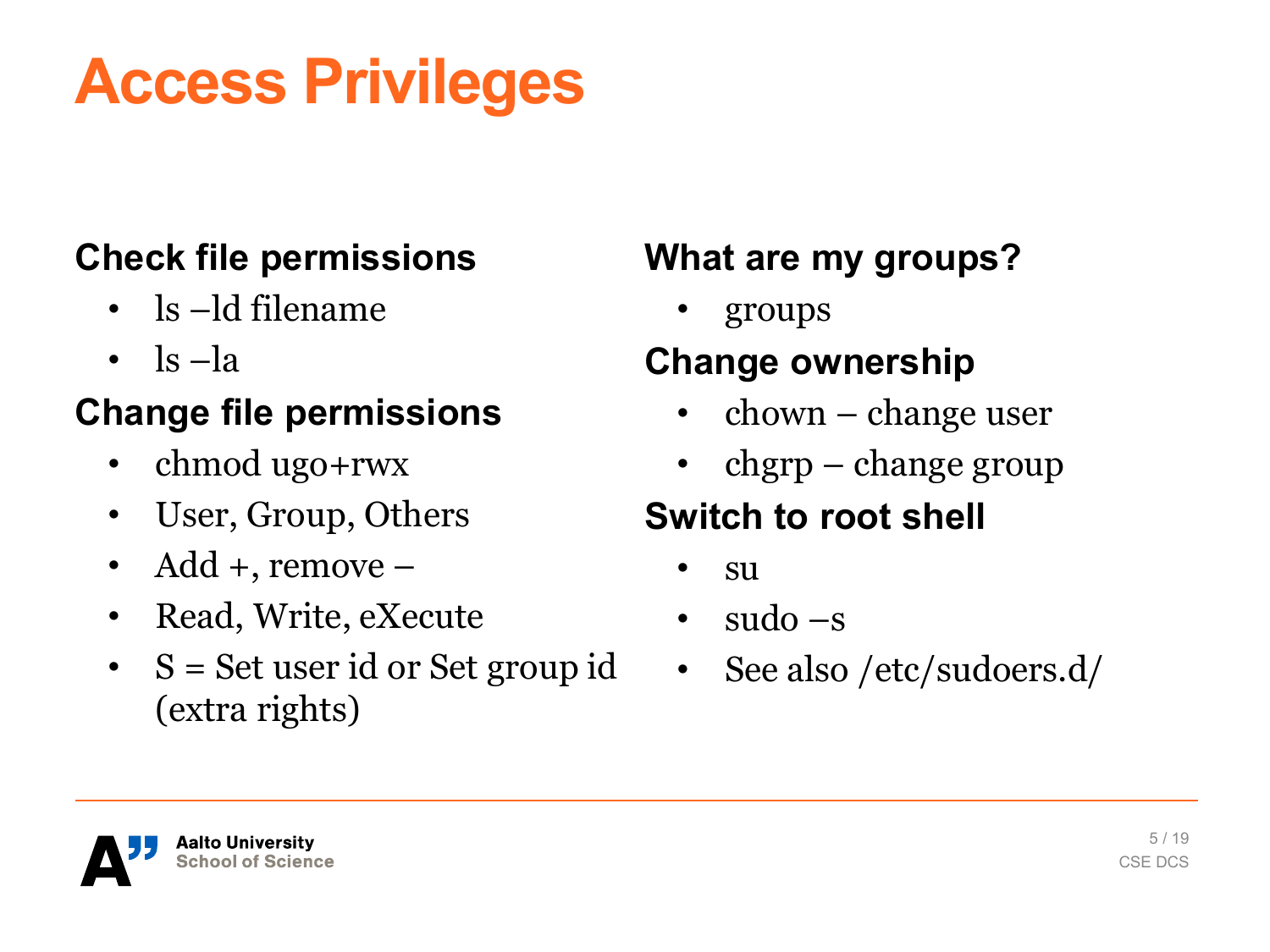### **Important directories**

- **Your personal home directory is tilde: "~"**
	- Usually maps to /home/myaccountname
- **Superuser home directory is /root**
- **Temporary storage in /tmp**
	- Wiped out on reboot!
- **Configuration files usually located in /etc**
	- Sometimes in /var (as with BIND DNS server)
- **Log files in /var/log**
	- Important in diagnosing problems with services

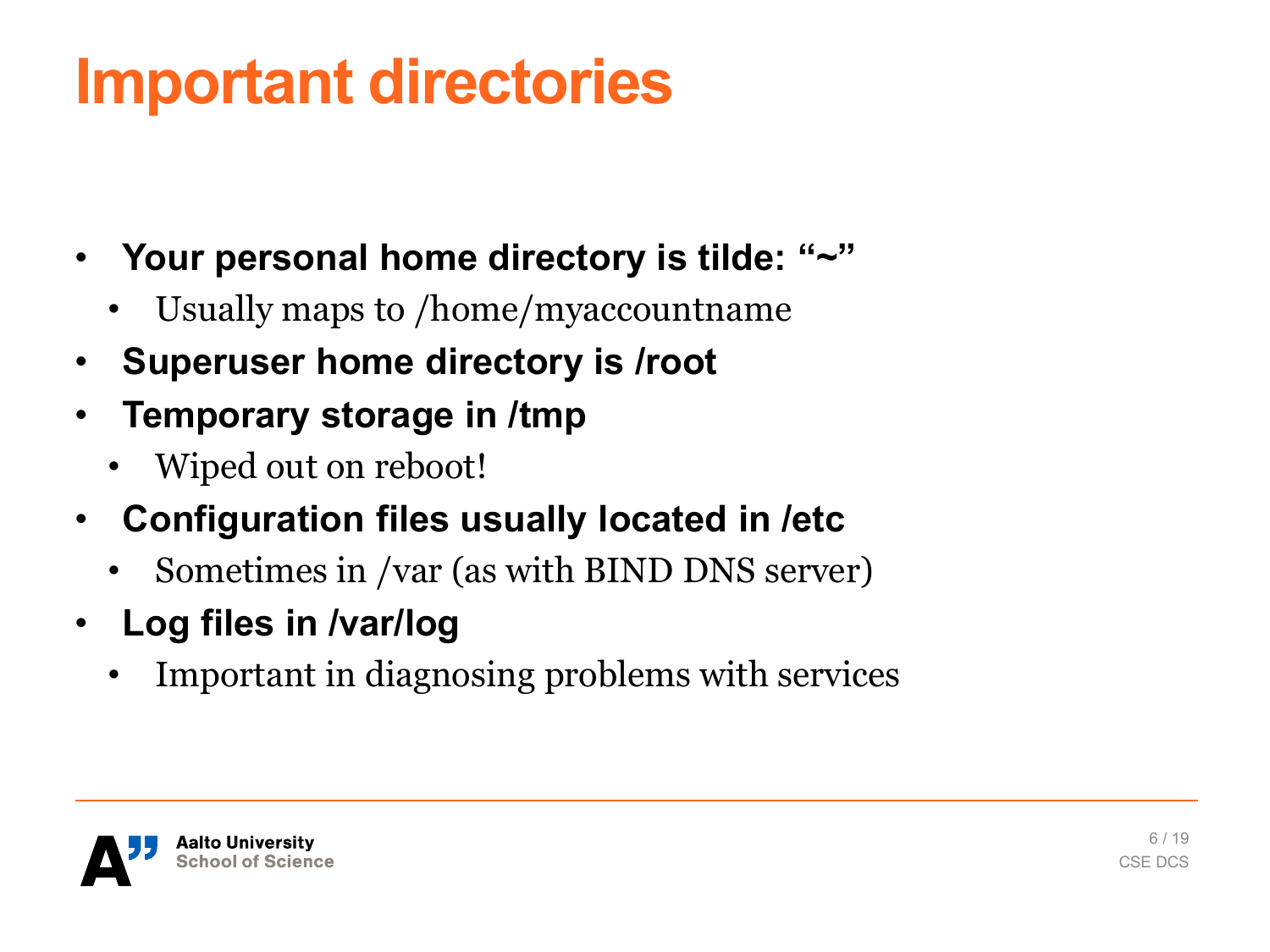## **Usage of Files**

#### • **What type of file is it?**

- file filename displays file type
- **System executables**
	- System applications: just type the command, e.g. "ls"
	- Non-system applications: "./my\_binary"
- **Text files**
	- cat file displays the contents
	- less file displays scrollable contents (q=quit)
	- Text editors: nano, emacs, vi(m)

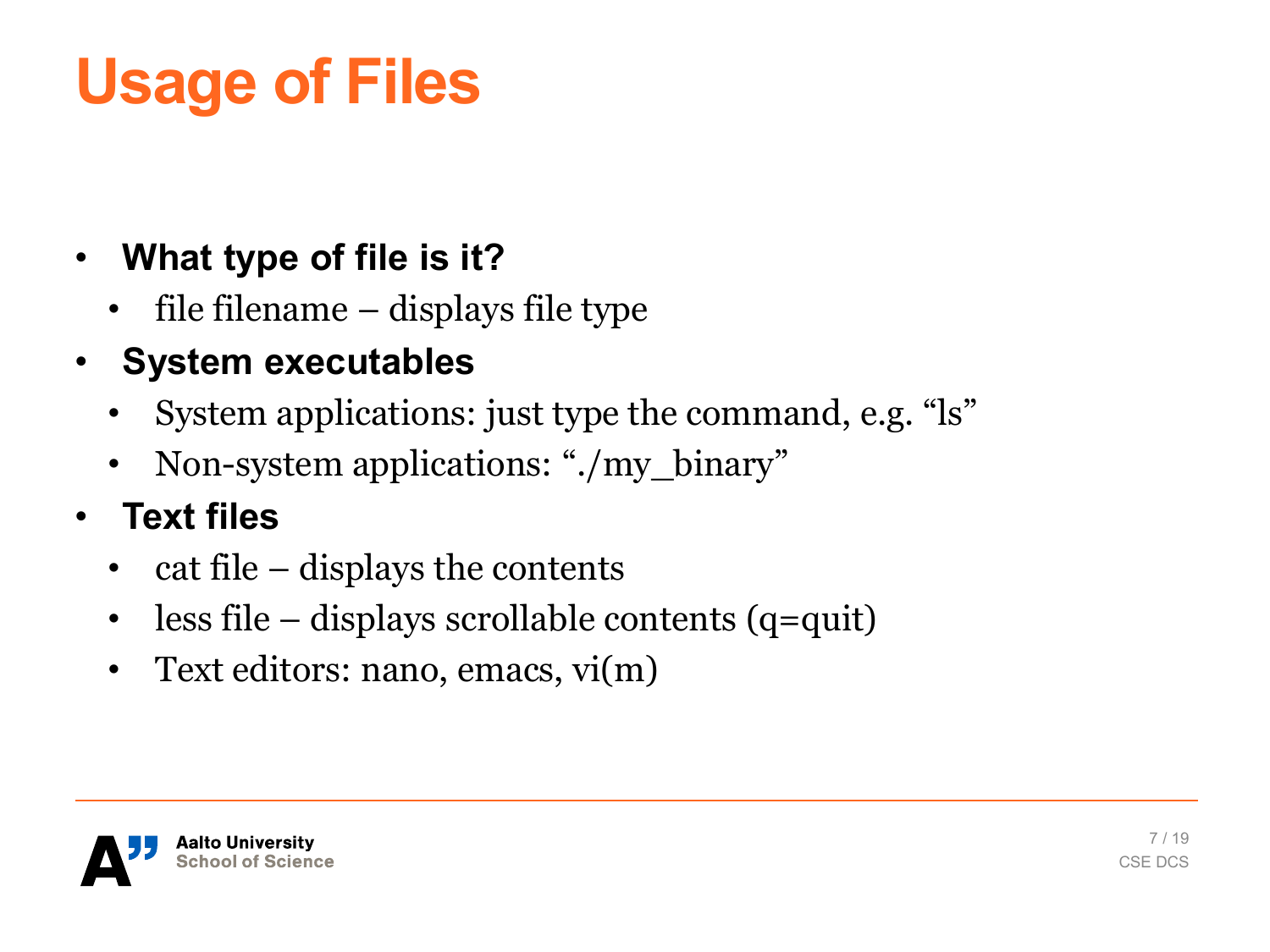## **Searching for Files**

#### • **Locate**

- Searches file names using a precreated index
- Fast, but may not be up-to-date
- Example: locate foo.txt
- **Find**
	- Searches file names without a precreated index
	- Slow but always up-to-date
	- Example: find /etc –name '\*cfg'
- **Grep**
	- Search file contents (always up-to-date)
	- Example: grep –r ssh /etc

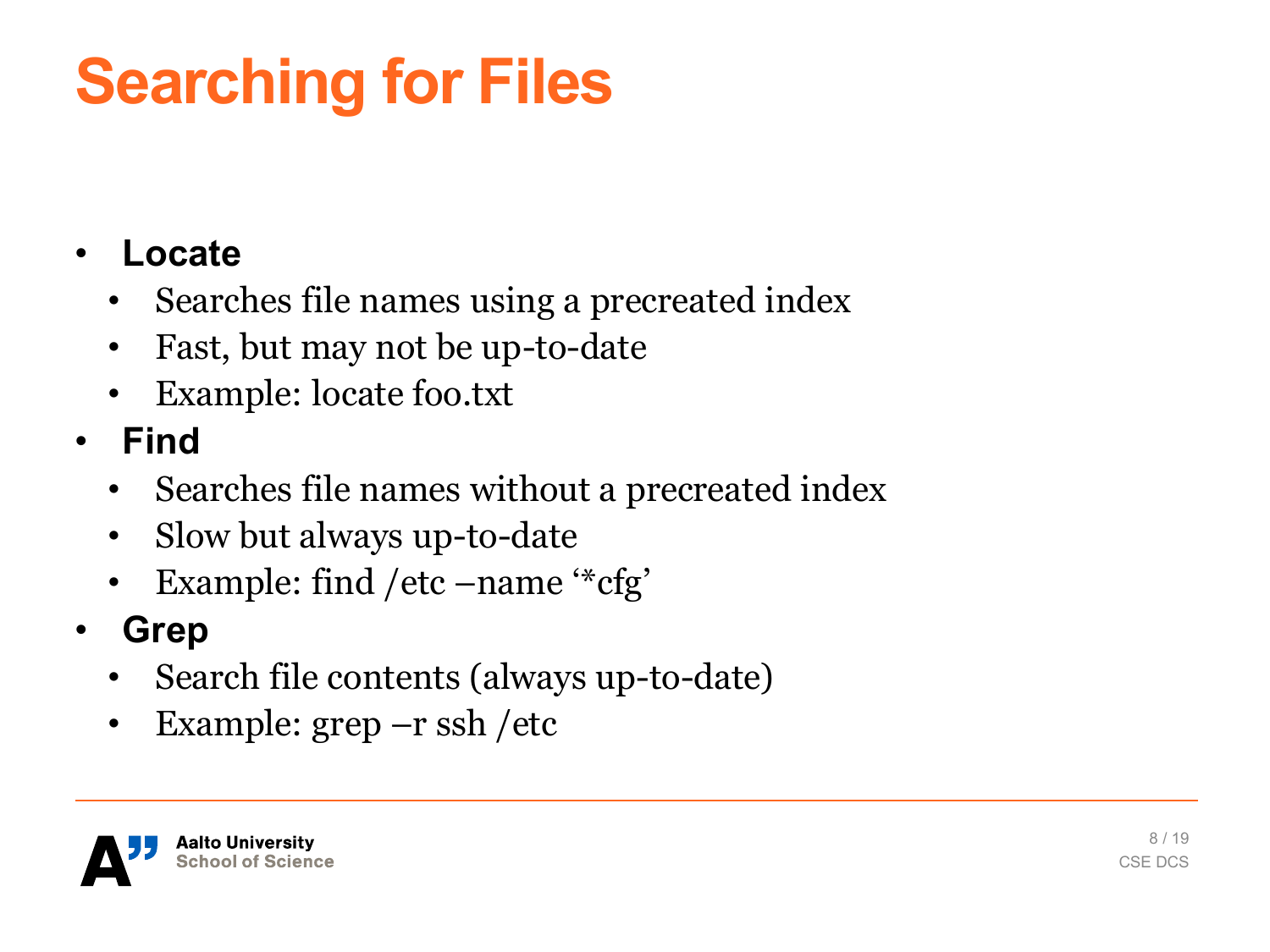### **Searching for Executables**

#### • **Where is tool xyz located?**

- which xyz displays the path of xyz
- **What was the tool related to "keyword"?**
	- man –k keyword
	- Note: manual pages describe command line use
	- Start with the examples in the manual pages
- **What was the command I used yesterday?**
	- history displays all typed commands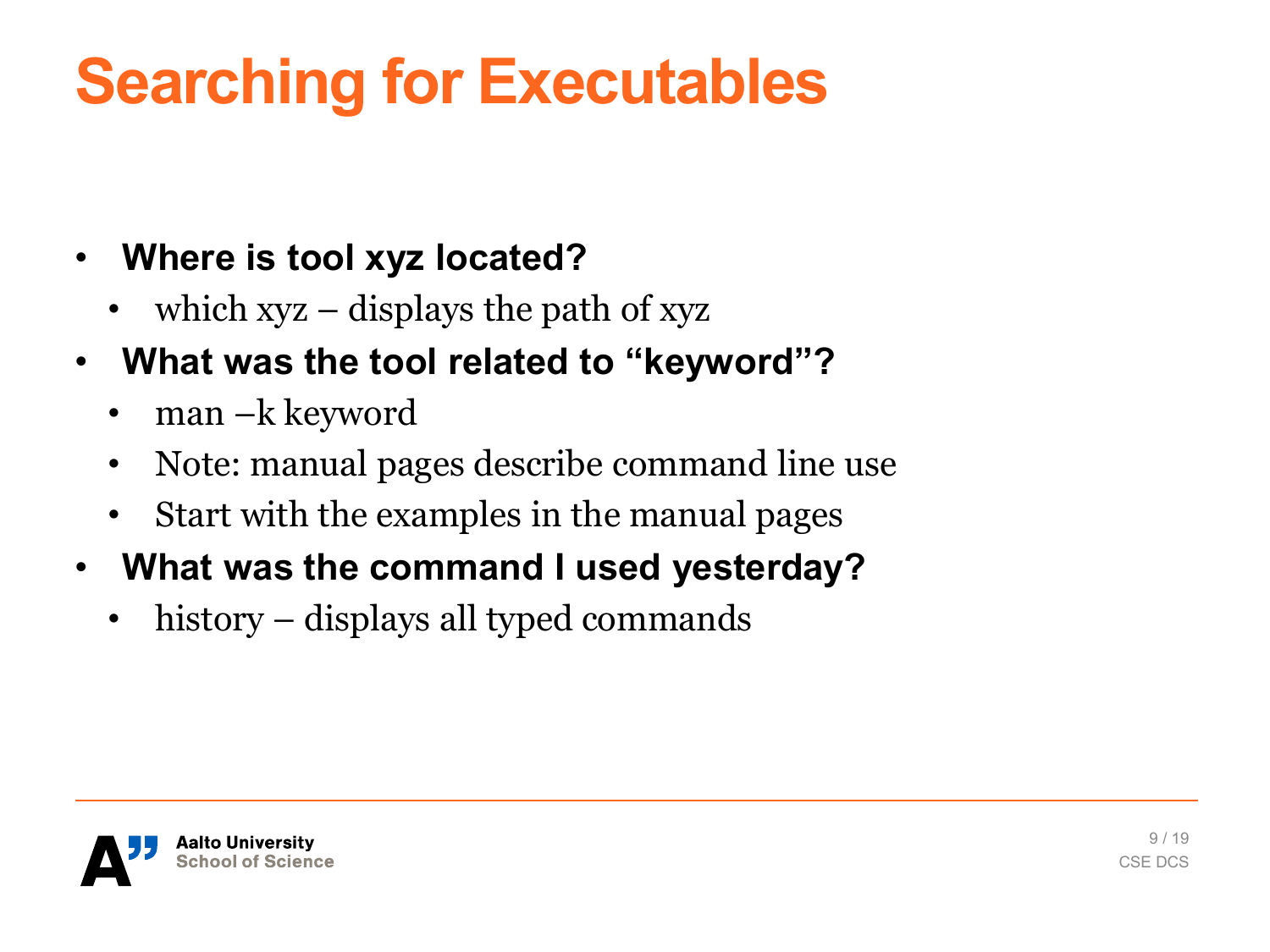### **Installing software in Debian based Linux distributions**

#### • **aptitude or apt-get**

- Use one of them but don't mix them!
- Here, the syntax is the same for both
- **Searching**
	- aptitude search softwarename
	- apt-cache search softwarename
- **Installation**
	- aptitude/apt-get install softwarename
- **Uninstalling**
	- aptitude/apt-get remove softwarename

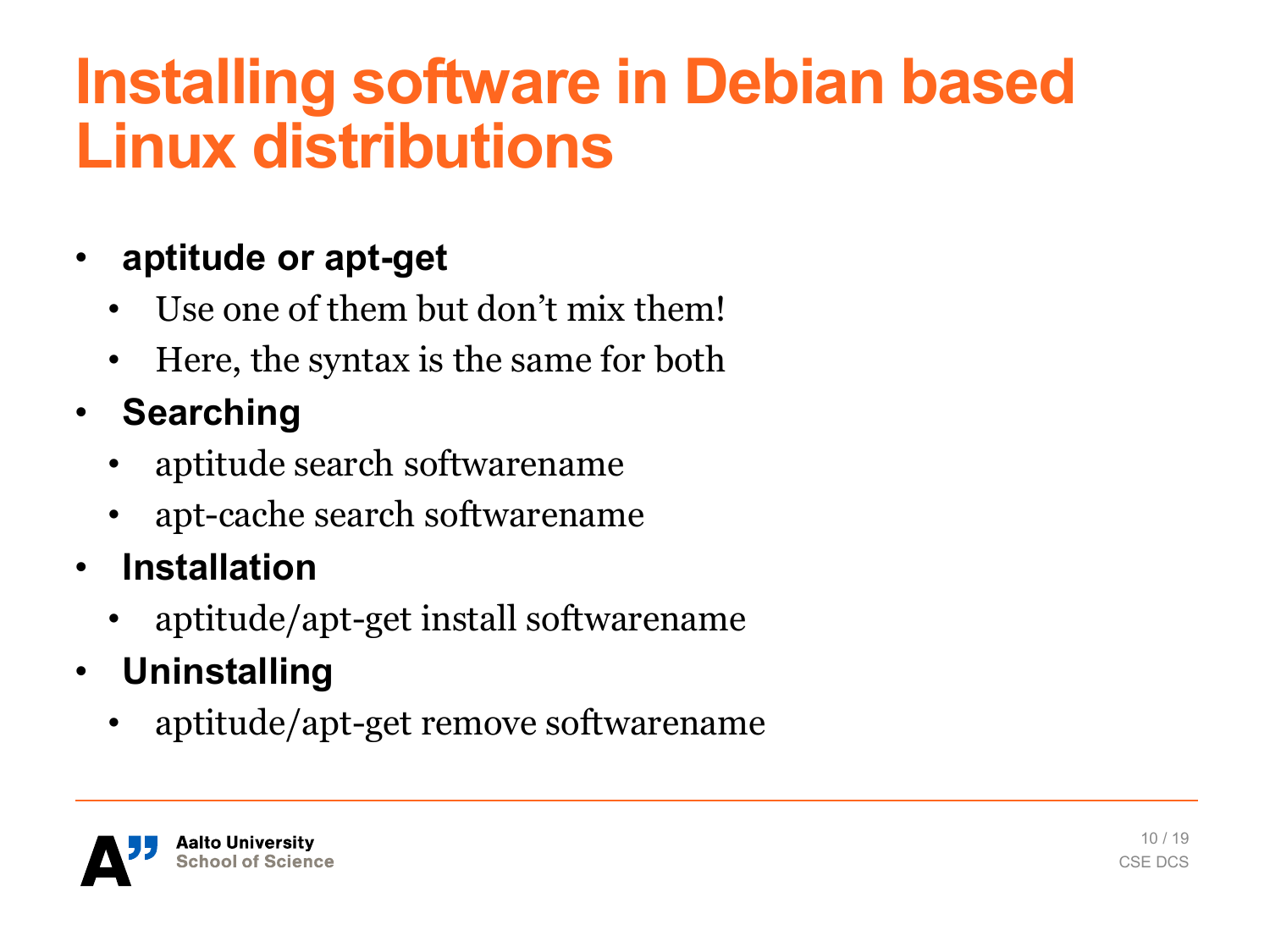### **Volumes and Disks**

- **mount – attaches a volume to a directory**
- **umount – detaches a volume**
- **df – how full is the disk?**
	- Human readable: df –h

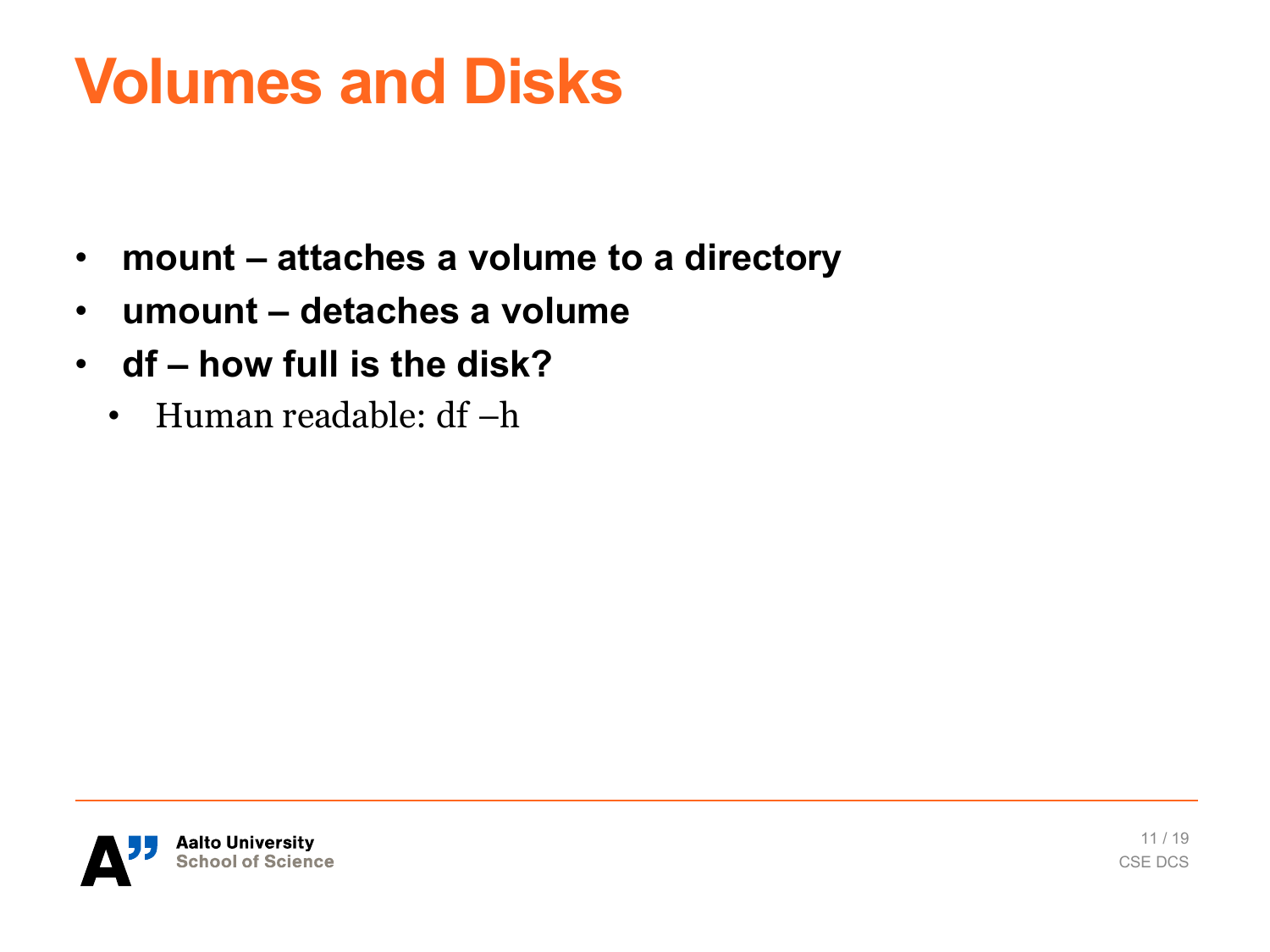## **Reading and Writing I/O**

- **Read from an unnamed input stream <**
	- grep "abc" <file
- **Redirect normal output of a tool to a file >**
	- find  $\epsilon$  >file
	- cat > foo.txt
	- Ctrl+d ends stdin!
- **Redirect error output of a tool to a file 2>**
	- find /etc  $2>$ file
- **Just redirect everything to a file**
	- find /etc  $>$ file 2 $>$ &1
- **Appending is >>**
	- echo "foo"  $\ge$ file
	- Note: > overwrites the file
- **Piping |**
	- find /etc  $|$  less
- **Stop/resume output**
	- Ctrl+s / Ctrl+q

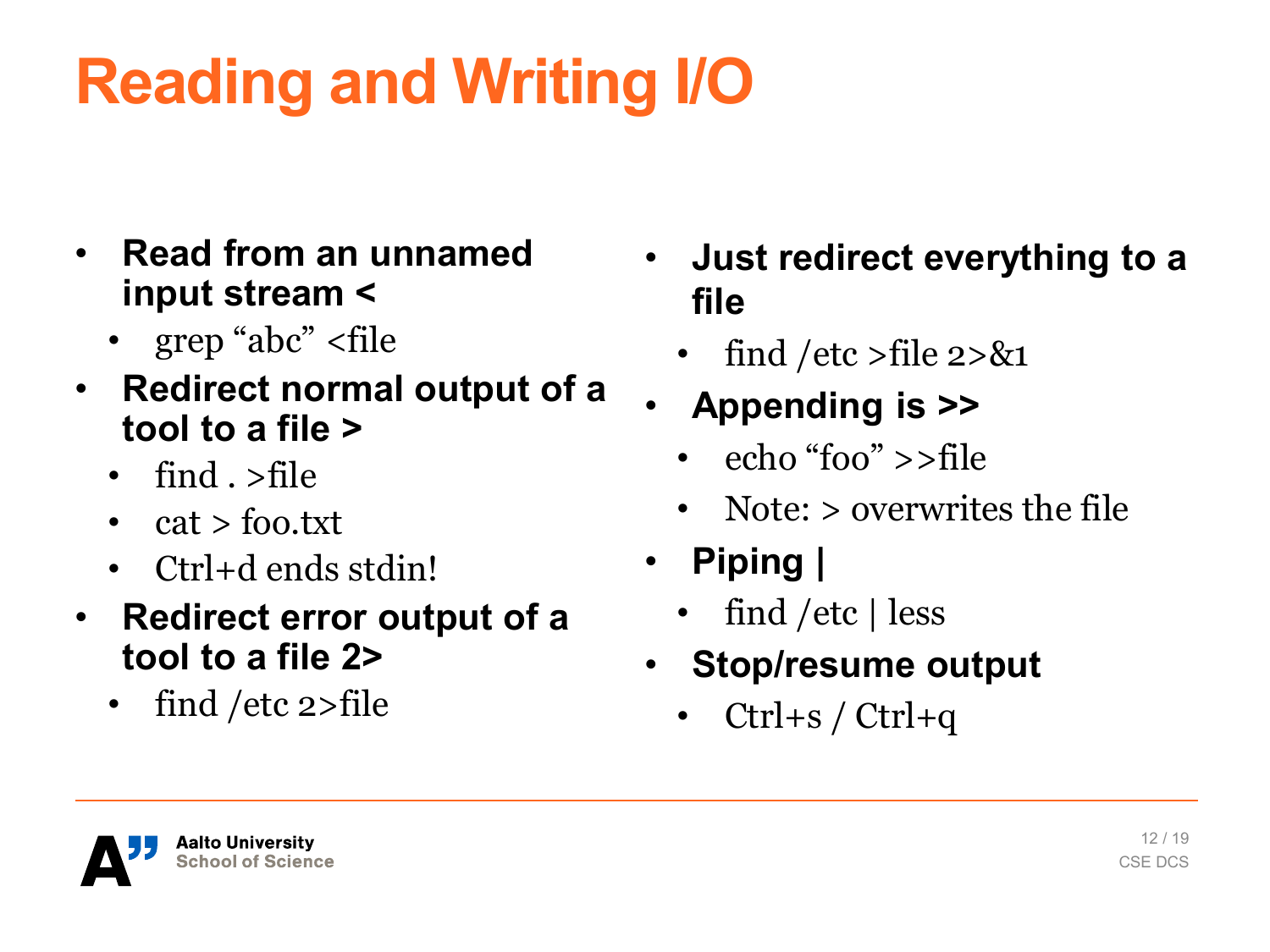### **Process Management**

- **Process running?**
	- ps axu | grep ssh
	- Or just "top"
- **Kill process**
	- kill process id
	- kill 'pidof processname'
	- killall processname
- **Start in background &**
	- processname &
- **Bring a background application to the foreground**
	- fg
- **Put the application to the background**
	- bg
- **Suspend: Ctrl+z**
- **Terminate Ctrl+c**

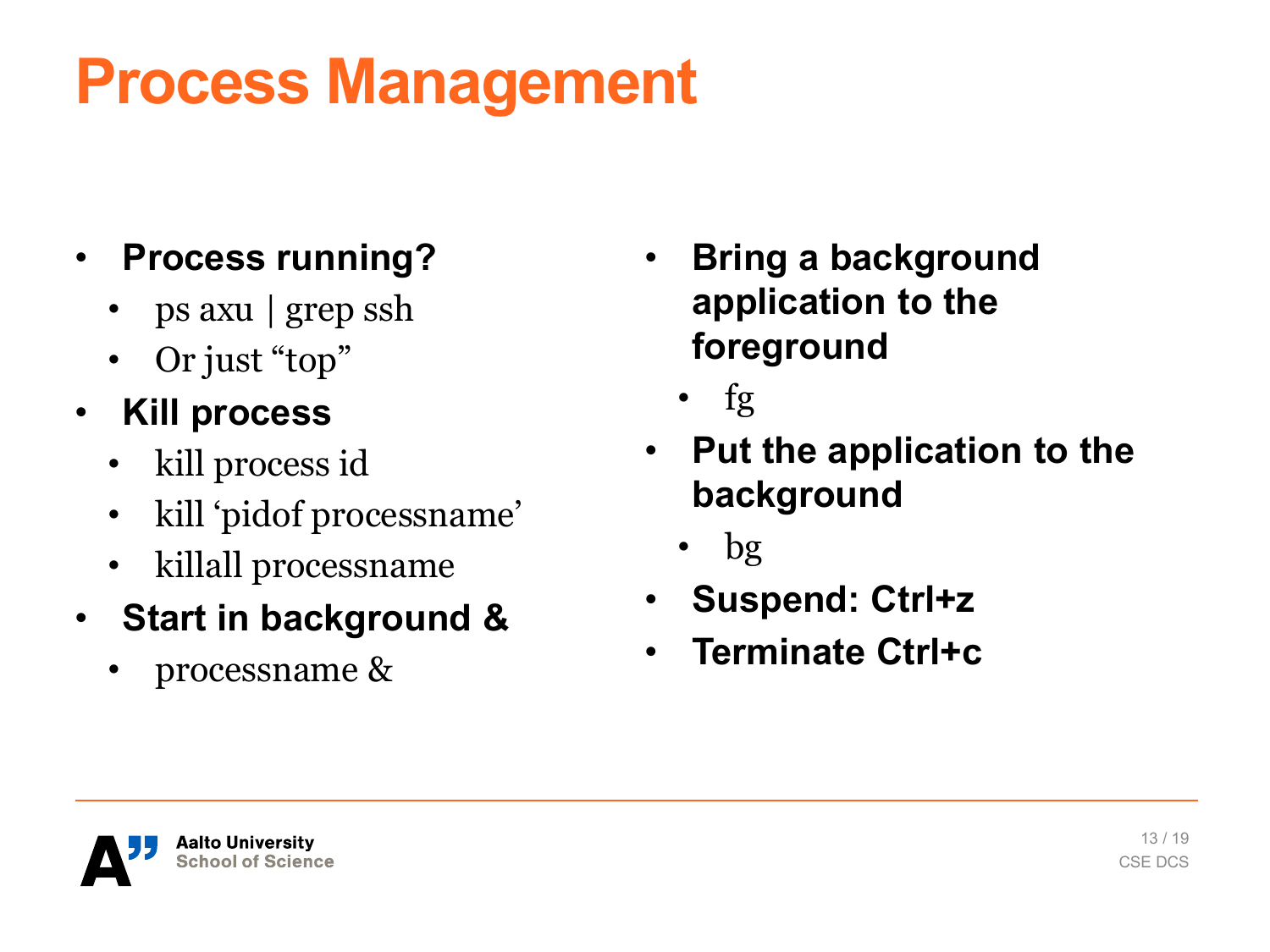### **Service Management**

- **Is "cups" service running?**
	- service cups status
- **Stop "cups" service**
	- service cups stop
- **Start "cups" service**
	- service cups start
- **Stop + start "cups" service**
	- service cups restart
- **Reload configuration**
	- service cups reload
- **Old style invocation**
	- /etc/init.d/cups start
- **In Debian, services are in**
	- $/etc/rc2.d/$
	- S start in boot
- **"runlevel" tells the run level**

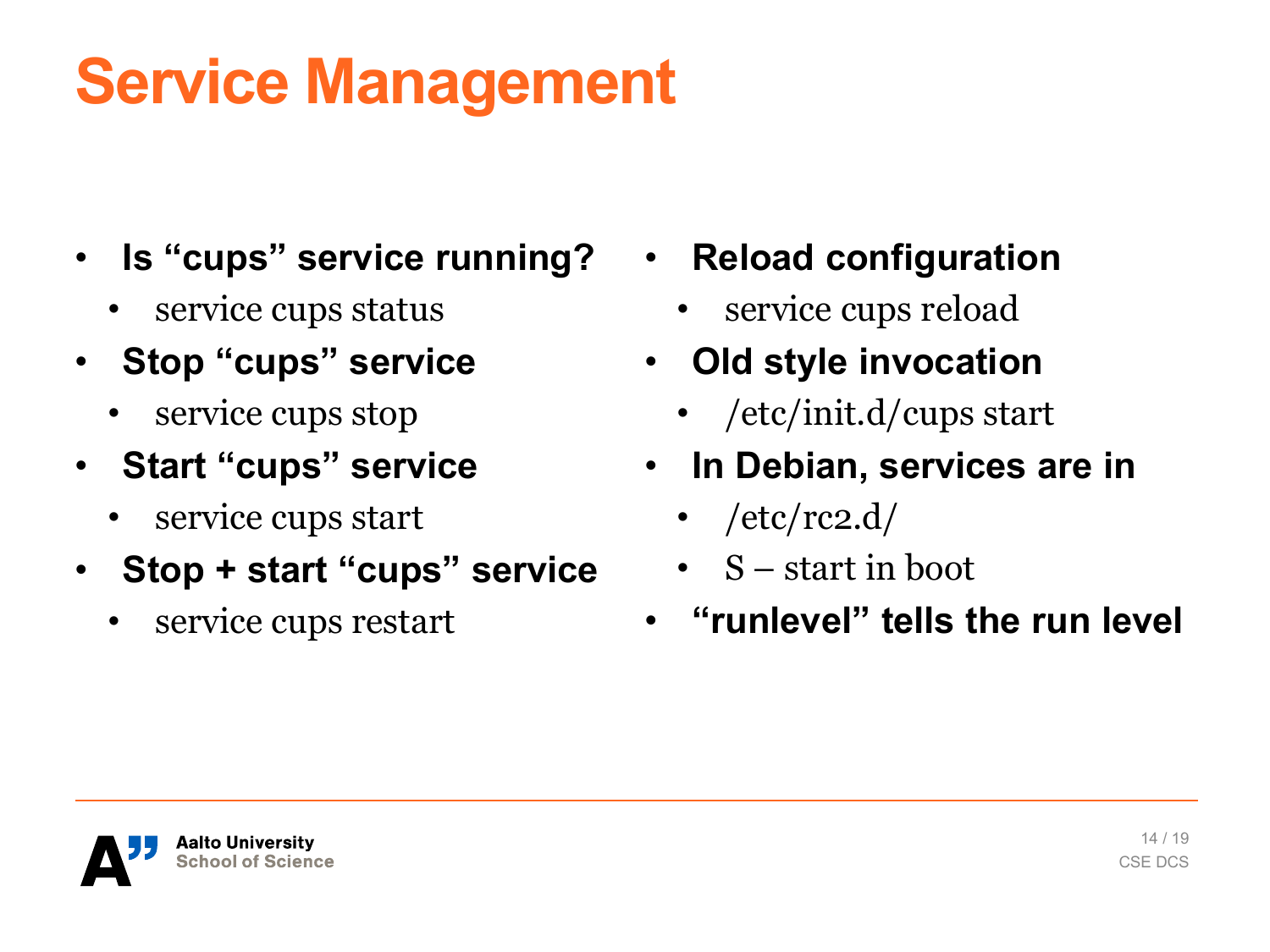### **SSH Access**

- **Login ssh user@hostname.domain**
- **Exiting: exit (if unresponsive, press alt-gr+~+.)**
- **Clear terminal: reset**
- **Upload: scp local\_file user@remotemachine:dir/**
- **Download scp user@remotemachine:remote\_file .**
	- Recursive copy: -r
- **Annoyed by password prompts?**
	- man ssh-keygen, man authorized\_keys
	- Make sure  $\sim$ /.ssh permissions are correct!
	- Spend 5 minutes now to set up, save countless minutes later!
- **SSH tunneling / proxying (ssh –L)**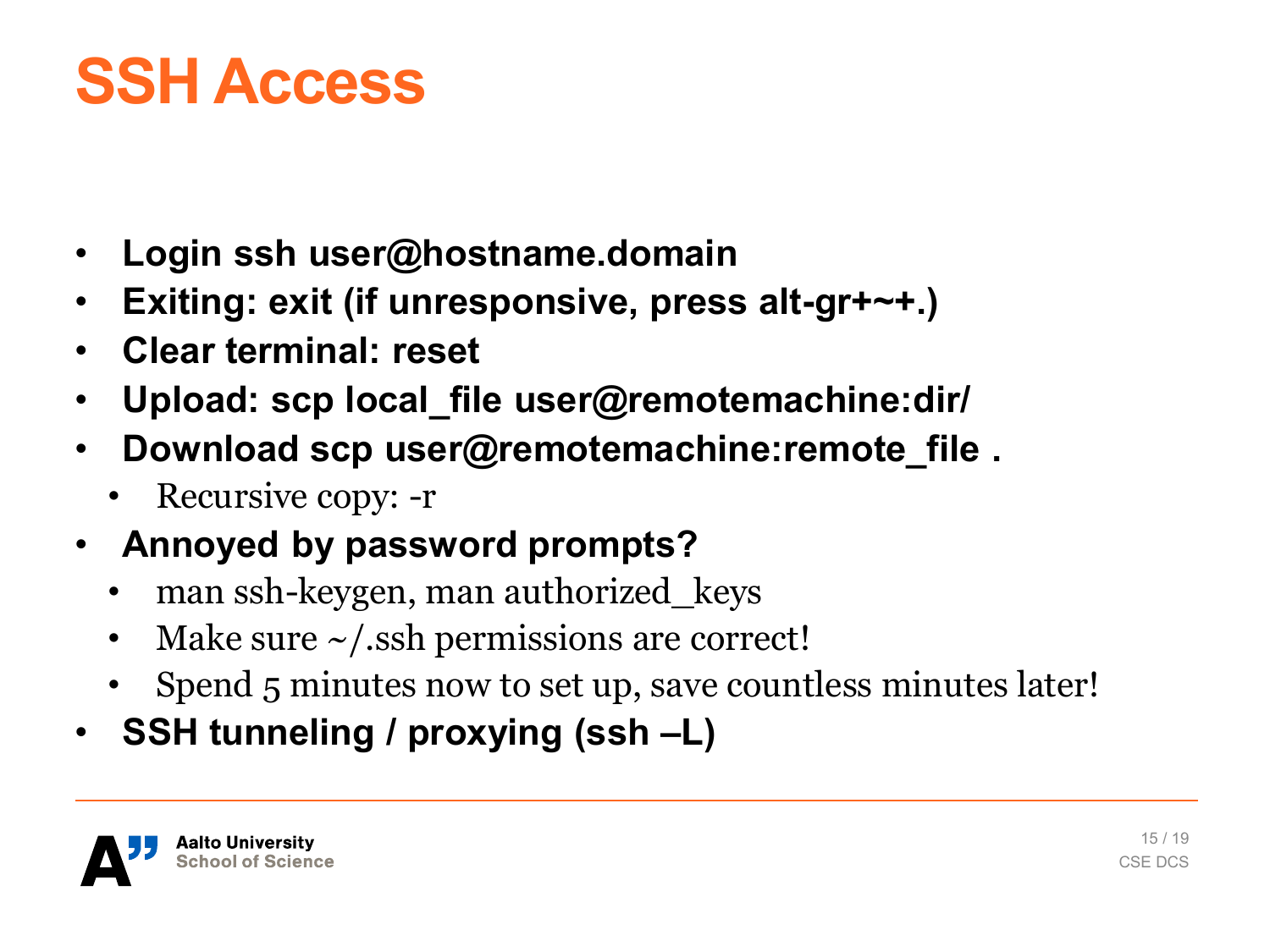### **Miscellaneous**

#### • **System Information**

- uname –a (processor architecture)
- lsb\_release –a (linux release)
- **Crontab – execute binaries periodically**
- **Chroot (or jail) sandbox**
	- Execute processes in constrained environment
- **Apparmor and SElinux – security enhancements**

#### • **Screen**

- Exiting ssh kills running processes
- Screen avoids this (e.g. for IRC sessions)
	- screen programname *opens up the program inside a screen*
	- Ctrl+a+d *to detach*
	- screen –r *to reattach*
	- screen –list *lists all opened screen sockets*
- **TMUX**
	- Alternative for screen

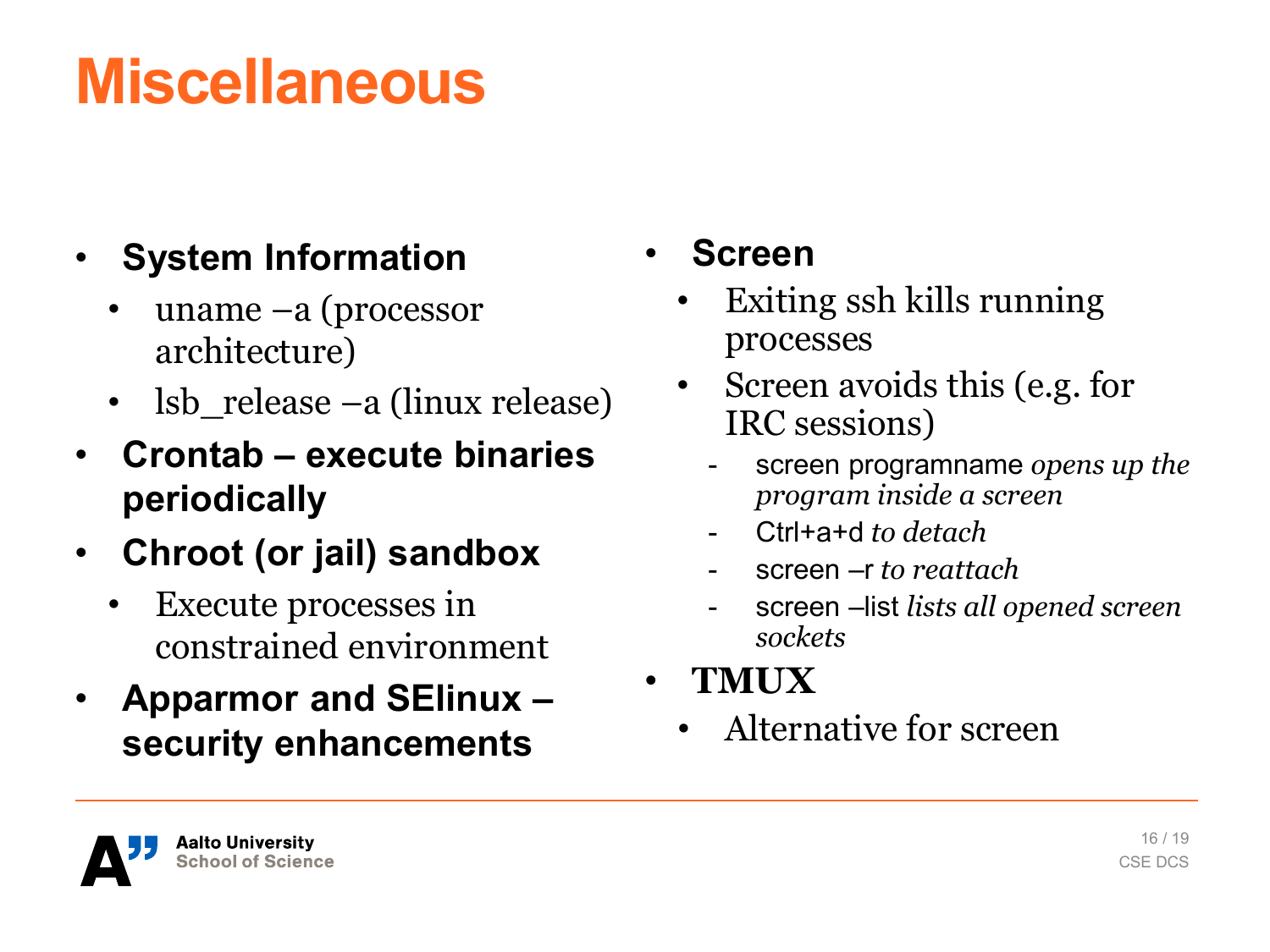### **Networking Commands 1 of 2**

### • **Recommended**

- ip addr, ip neigh
- ip route
- ip xfrm
- ip iw
- **Old skool**
	- ifconfig, arp
	- route
	- setkey (ipsec)
	- iwconfig

### • **DNS look-up**

- host
- dig
- nslookup (depr.)
- hosts file
- **Firewall**
	- iptables
	- ip6tables
	- No DNS: -n flag
- **ping, ping6, traceroute**

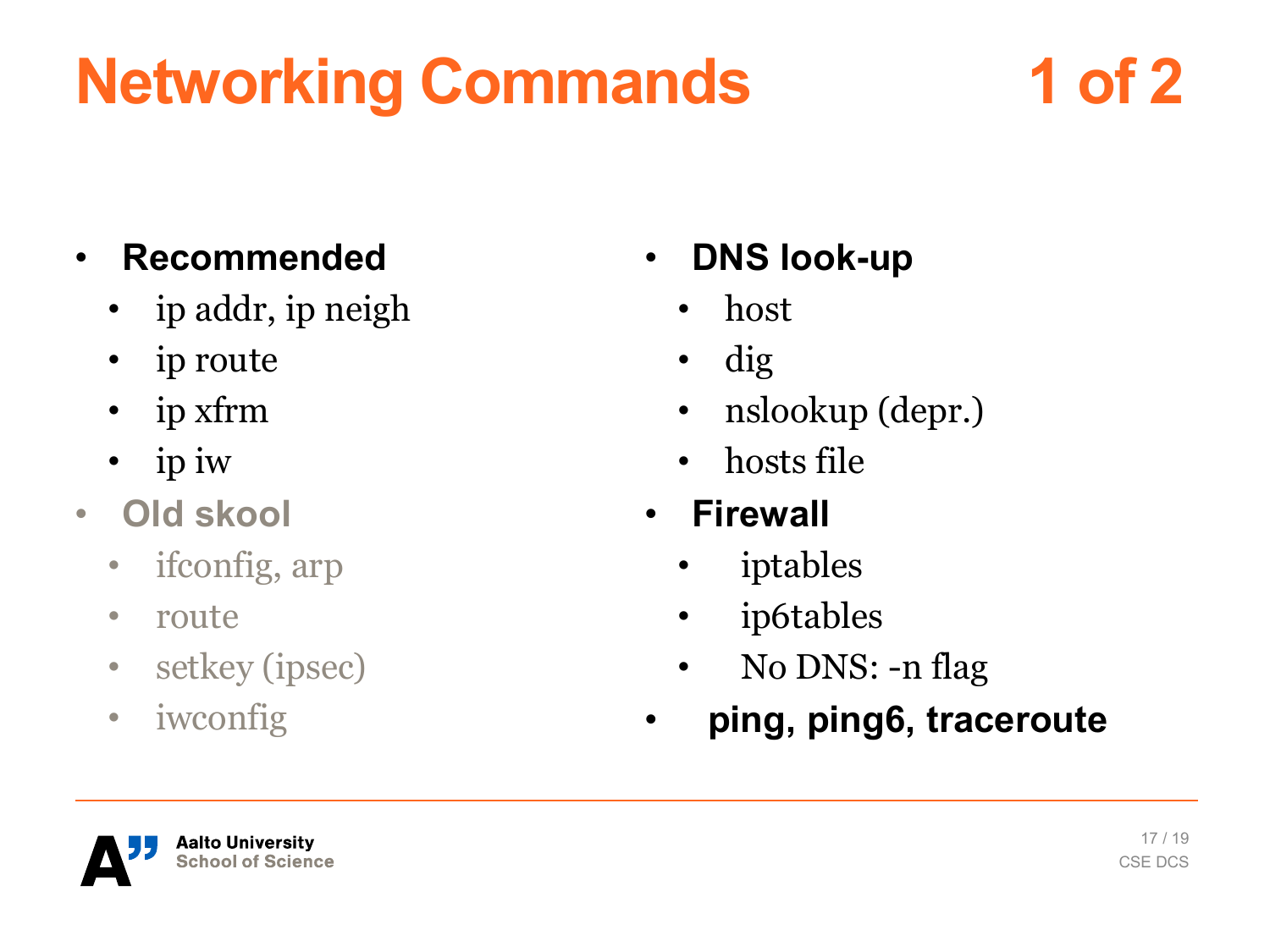### **Networking commands 2 of 2**

- **Netmasks**
	- netmask nw/mask
- **Traffic capture**
	- tcpdump
	- wireshark
- **Fine tune n/w stack**
	- /proc/sys/net
	- /proc/net
- **What service is up?**
	- netstat (local)
	- nmap (remote)
- **Web testing**
	- lynx
	- wget (note  $-r$ )
	- curl
- **Performance**
	- iperf, netperf
	- t-stat, httperf, jperf